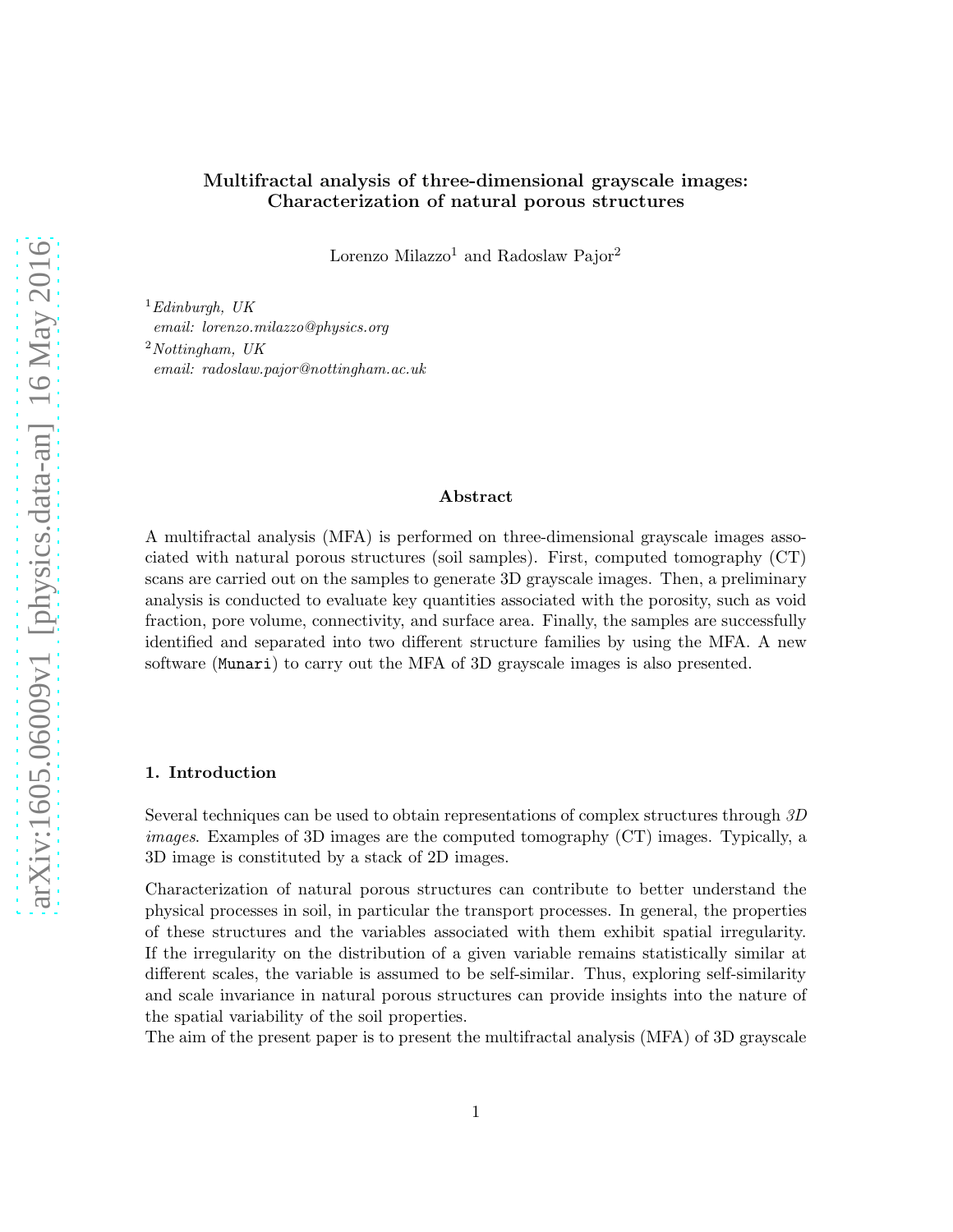images of soil samples and, more generally, to explore the possibility to use this method for the classification of 2D/3D complex structures.

### 2. Multifractal Analysis (MFA): Theory and Methods

Geometric (mono)fractals are self-similar sets of points. Multifractals (or multifractal measures) are self-similar measures defined on specific set of points [Baveye *et al.* 2008; Evertsz *et al.* 1992; Falconer 2003]. In general, the former can be generated by additive processes and the latter by multiplicative cascade of random processes.

The *generalized fractal dimension*  $D_q$ , which is closely related to the *Rényi entropy* [Rényi 1961], provides a direct measurement of the fractal properties of an object – several values of the *momentum order* q correspond to well-known generalized dimensions, such as the *capacity dimension* (*box-counting dimension*)  $D_0$ , the *information dimension*  $D_1$ , and the *correlation dimension*  $D_2$ . The *singularity spectrum*  $f(\alpha)$  provides information about the scaling properties of the structure [Halsey *et al.* 1986, Hentschel *et al.* 1983; Lévy Véhel 1998; Lowen *et al.* 2005; G. Paladin *et al.* 1987; Theiler 1990].

The *generalized fractal dimension* is defined by:

$$
D_q = \lim_{l \to 0} \frac{1}{q-1} \frac{\ln \sum_{i=1}^{N(l)} p_i^q(l)}{\ln l} \tag{1}
$$

where  $p_i(l)$  is the integrated measure associated with the *i-th* box, q is the momentum order, and  $N(l)$  is the number of boxes of linear size l. The integrate measure is the concentration of the variable of interest in a given box relative to the whole system and it represents a probability –  $e.g.$  in the case of the mass, the integrate measure is the mass probability.

Once  $D_q$  is known, the *singularity spectrum*  $f(\alpha)$  can be evaluated via a Legendre transformation:

$$
f(\alpha(q)) = q\alpha(q) - \tau(q), \qquad \alpha(q) = \frac{d\tau(q)}{dq} \tag{2}
$$

where  $\alpha$  is the *singularity strength* and  $\tau(q) = (q-1)D_q$  [Halsey *et al.* 1986].

<span id="page-1-0"></span>The singularity spectrum can also be directly (without knowing  $D_q$ ) evaluated by using the method proposed by Chhabra *et al.* [1989]. The first step of this approach consists of defining a family of normalized measures  $\mu(q)$ :

$$
\mu_i(q, l) = \frac{[p_i(l)]^q}{\sum_{j=1}^{N(l)} [p_j(l)]^q}
$$
\n(3)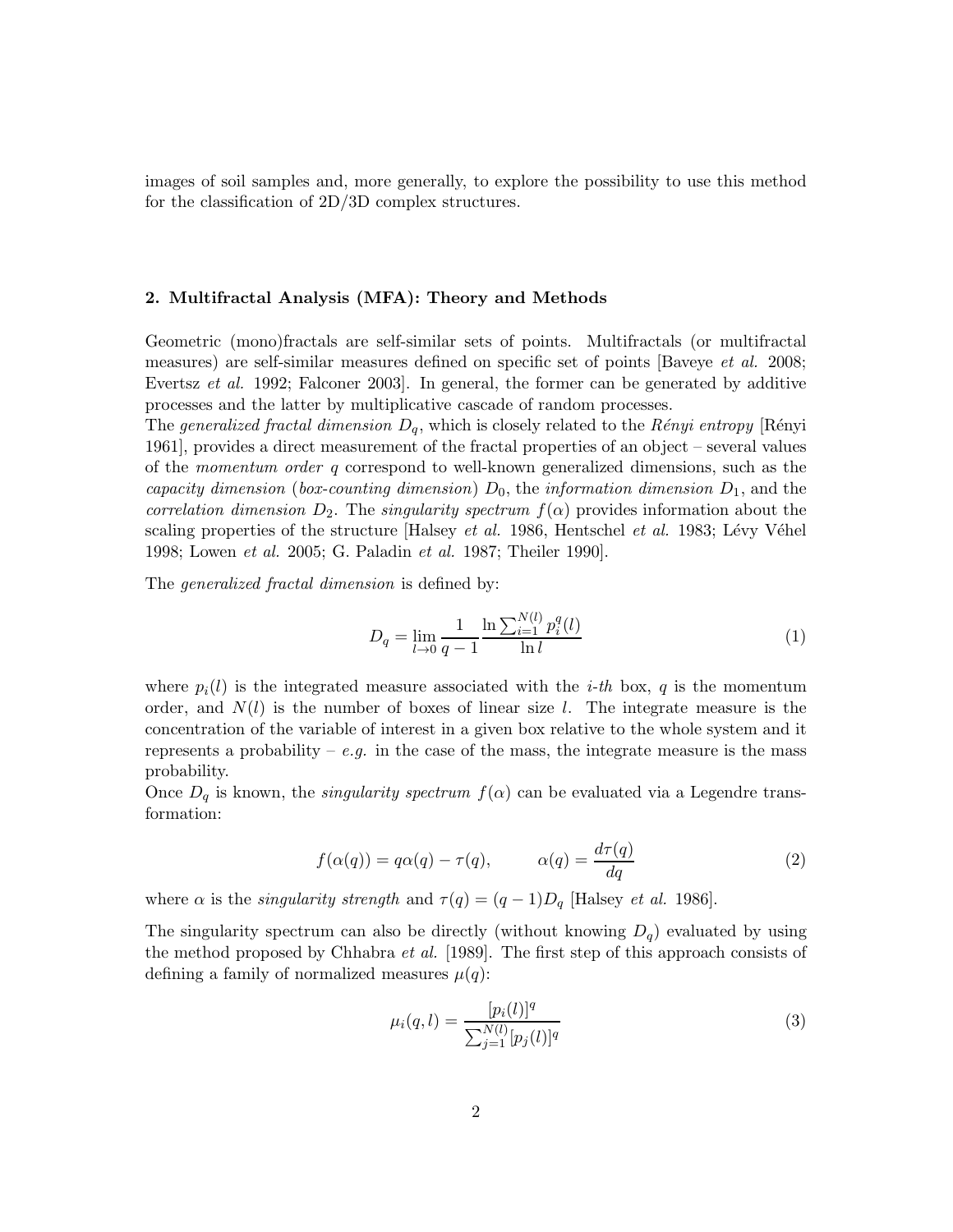For each box *i*, the normalized measure  $\mu_i(q, l)$  depends on the order of the statistical moment and on the box size and it takes values in the range  $[0,1]$  for any value of q. Then, the two functions  $f(q)$  and  $\alpha(q)$  are evaluated:

$$
f(q) = \lim_{l \to 0} \frac{\sum_{i=1}^{N(l)} \mu_i(q, l) \ln \mu_i(q, l)}{\ln l}
$$
 (4)

$$
\alpha(q) = \lim_{l \to 0} \frac{\sum_{i=1}^{N(l)} \mu_i(q, l) \ln p_i(l)}{\ln l}
$$
 (5)

where  $\alpha(q)$  is the *average* value of the singularity strength  $\alpha_i = \ln p_i(l)/\ln l$ . For each q, values of  $f(q)$  and  $\alpha(q)$  are obtained from the slope of plots of  $\sum_{i=1}^{N(l)} \mu_i(q, l) \ln \mu_i(q, l)$ versus (ln l) and  $\sum_{i=1}^{N(l)} \mu_i(q, l) \ln p_i(l)$  versus (ln l) over the entire range of box size values under consideration. Finally, the singularity spectrum  $f(\alpha)$  is constructed from these two data sets.

# 3. Materials and Methods

The samples considered in this study are part of a larger set used by Harris *et al.* [2003] and Pajor *et al.* [2010] to analyse fungal colony spread through soil pore space. The soil used to prepare the samples was a sandy loam soil from an experimental site at the Scottish Crop Research Institute (now James Hutton Institute), Invergowrie Dundee UK. First, the material was air-dried and sieved to obtain aggregates with diameter of 1-2 mm; then, it was sterilized and packed into PVC rings with densities ranging from 1.2  $g/cm<sup>3</sup>$ to  $1.6 \text{ g/cm}^3$ .

The 3D volumes representing the soil samples were obtained by using the X-Tek (Metris) X-ray microtomography system. All samples were scanned with the same settings at 160 kV, 201  $\mu$ A, with 0.1 mm Al filter in front of the X-ray gun with tungsten target. In total, 3003 angular projections (2D radiographs) were collected at 4 frames per second. The 2D radiographs were reconstructed into a 3D volume by using the CT Pro software; to perform this operation, a voxel size of 30  $\mu$ m was chosen. The reconstructed volumes were then rendered and converted to a stack of grayscale TIFF images by using the VG Studio Max software. By using the Fiji software [Schindelin *et al.* 2012], the 3D images (stacks of single-voxel thick, 8-bit images) were first cropped to  $128 \times 128 \times 128$  voxels and then treated with median filter (radius  $= 2.0$ ) and thresholded via a procedure based on the Ridler-Calvard method [Ridler *et al.* 1978]. Finally, 3D grayscale images in ASCII format were generated from the stacks of TIFF images.

The measurements of void fraction, pore volume, connectivity, and surface area of the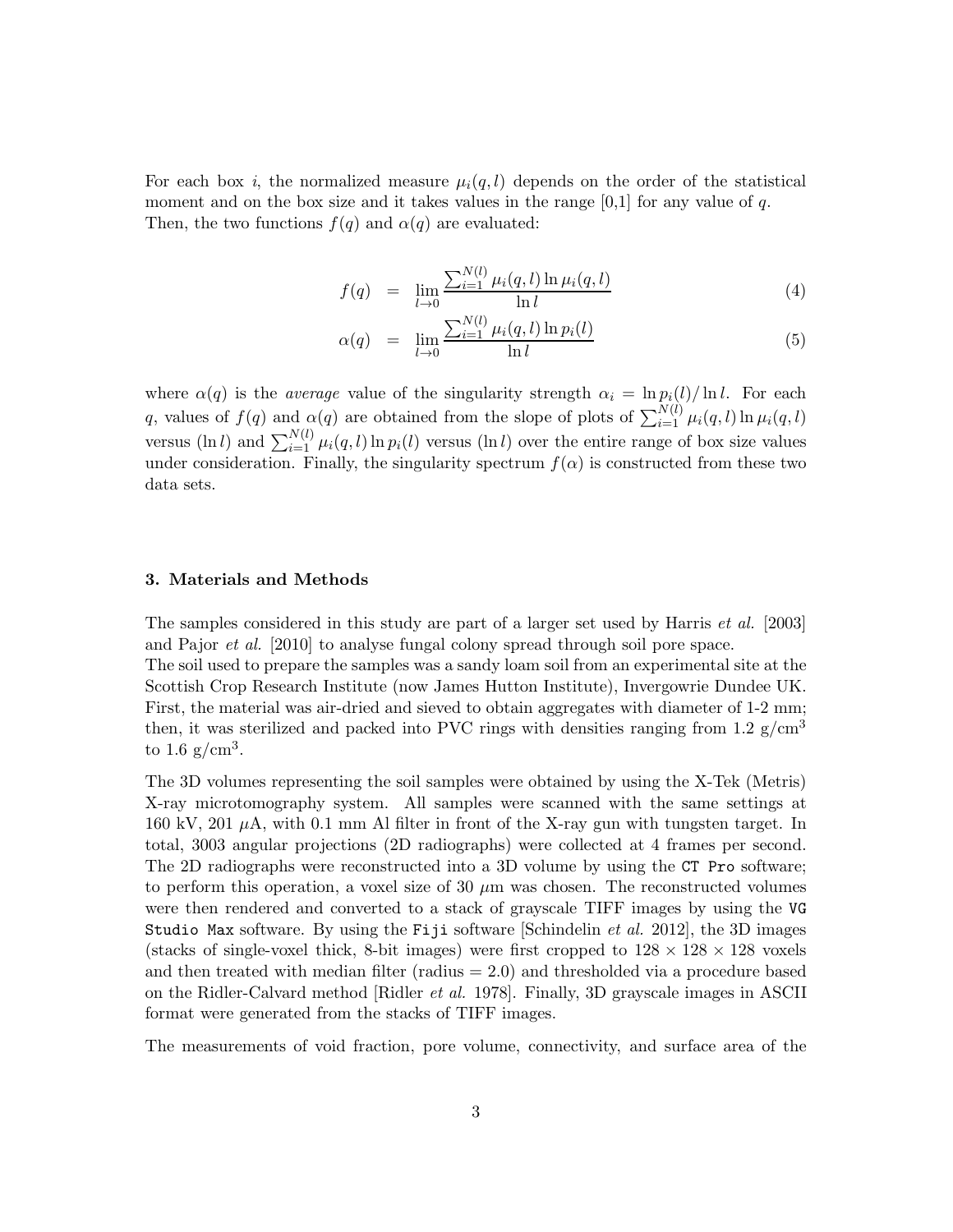material were carried out by using the Fiji/ImageJ software and its plugin BoneJ [Doube *et al.* 2010]. If an image is in *grayscale* format, the pixel values lay in the range [0,255] and can be considered as measures of mass  $(0 = \text{black} = \text{no mass}; 255 = \text{white} = \text{mass}).$ Since the porous structures under analysis are represented by grayscale images, we also introduced the following metric  $\phi^{gs}$  to characterize the porosity of the system:

 $\phi^{gs} = 1 - ((\text{sum of pixel values})/\text{sum of pixel values if no void in the sample}))$  (6)

It is important to highlight the limitations of this quantity:  $\phi^{gs}$  is expected to be more effective in the case of grayscale images associated with high heterogeneous structures containing large pores.

A program – Munari – [Milazzo 2010] has been developed to perform MFA of 2D and 3D grayscale images and, in particular, to directly evaluate the singularity spectrum  $f(\alpha)$ by using the Chhabra method. The application is written in  $C++$  and, at this stage, it processes grayscale images in ASCII format. The algorithms within Munari have been designed to be general and, as a result, they are independent from the resolution of the images and from the values of box sizes and moment orders used within the Chhabra method. Several validation tests have been implemented to ensure reliability and stability of the application; one of them is based on the analysis of 3D synthetic images representing multifractal lattices generated by using a random multiplicative process [Milazzo 2013]. In this study, the Munari software was also used to evaluate the porosity-related metric  $\phi^{gs}$ .

### 4. Results and Discussion

In this study, based on the analysis carried out by Pajor *et al.* [2010], we focus on a set of eight samples. The samples S3DXX can be grouped into two families: four of them ('family 1': S3D01, S3D02, S3D03, S3D04) have a density equal to 1.3  $g/cm^3$ , the other four ('family 2': S3D05, S3D06, S3D07, S3D08) a density equal to  $1.6 \text{ g/cm}^3$ .

There are significant differences in characteristics of pore geometry between the two families. Samples from 'family 1' have a higher volume of pores that are thicker and better connected than those present in the structures grouped in 'family 2', whereas samples from 'family 2' have a higher surface area and higher number of micro and mesopores.

The measured values of porosity ( $\phi$ , [decimal fraction]), porosity-related metric ( $\phi^{gs}$ , [decimal fraction]), pore volume  $(V_V, \text{ [mm}^3])$ , connectivity  $(C, [\%])$ , and surface area  $(S, \text{]}$ [mm<sup>2</sup> ]) for the samples S3DXX are shown in Table [1](#page-4-0) and [2.](#page-4-1)

Note that, because of how it is defined,  $\phi^{gs}$  is more effective in characterizing the porous structures of the 'family 1' than those of the 'family 2'.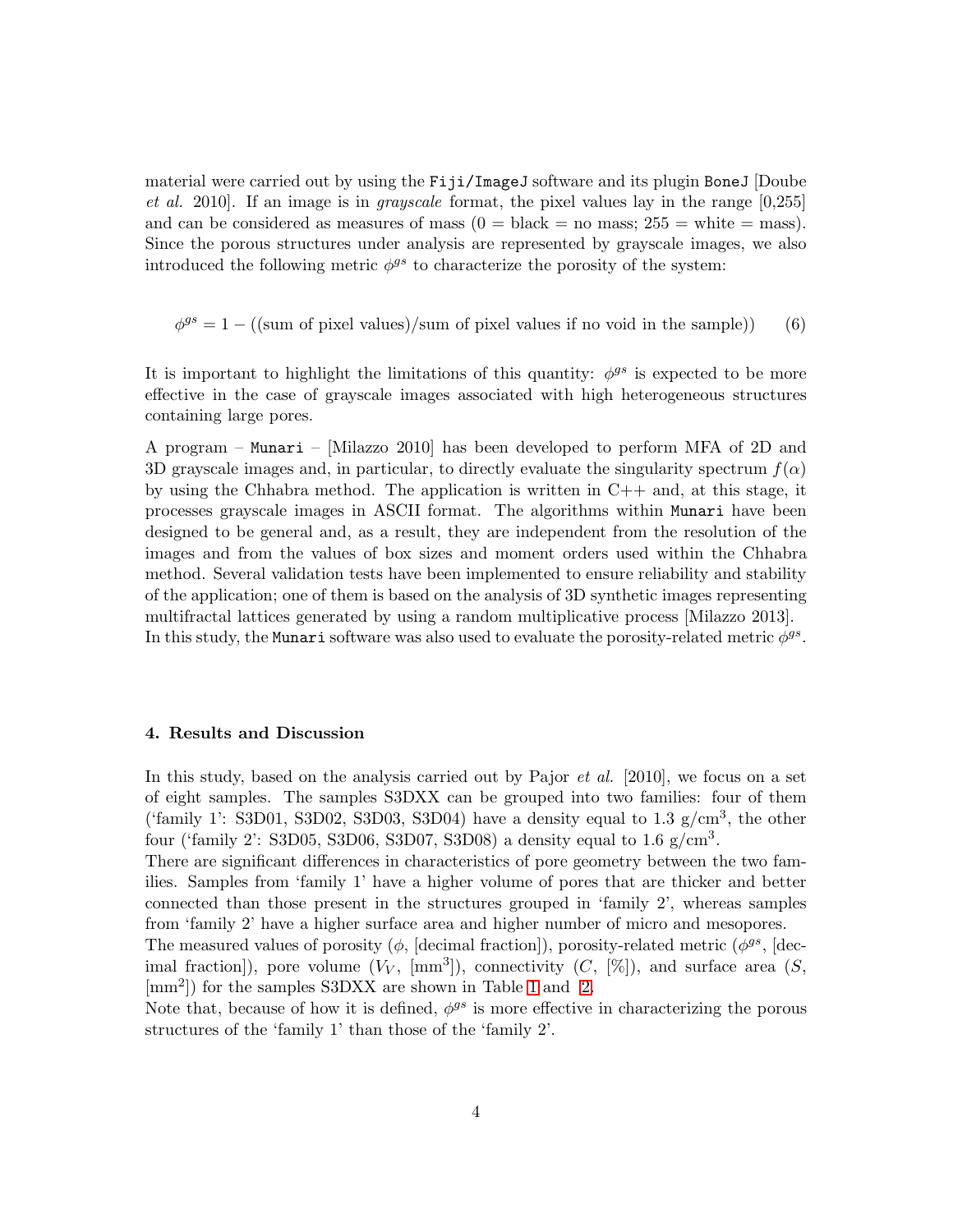|                | family 1 |       |       |       |                |  |  |  |  |
|----------------|----------|-------|-------|-------|----------------|--|--|--|--|
|                | S3D01    | S3D02 | S3D03 | S3D04 | $mean(\sigma)$ |  |  |  |  |
| Φ              | 0.30     | 0.31  | 0.19  | 0.40  | 0.30(0.09)     |  |  |  |  |
| $\phi^{gs}$    | 0.75     | 0.77  | 0.73  | 0.80  | 0.76(0.03)     |  |  |  |  |
| $V_V$          | 13.43    | 13.67 | 8.45  | 17.57 | 13.28(3.74)    |  |  |  |  |
| $\overline{C}$ | 97.42    | 98.42 | 95.53 | 96.30 | 96.92(1.27)    |  |  |  |  |
| S              | 35.25    | 27.73 | 25.92 | 31.53 | 30.11(4.15)    |  |  |  |  |

<span id="page-4-0"></span>Table 1: Key quantities associated with the *porosity* for the samples S3D01-04.

|                                                  | family 2                               |                                        |                                        |                                        |                                                                      |  |  |  |  |
|--------------------------------------------------|----------------------------------------|----------------------------------------|----------------------------------------|----------------------------------------|----------------------------------------------------------------------|--|--|--|--|
|                                                  | S3D05                                  | S3D06                                  | S3D07                                  | S3D08                                  | mean( $\sigma$ )                                                     |  |  |  |  |
| Ф<br>$\phi^{gs}$<br>$V_V$<br>$\overline{C}$<br>S | 0.15<br>0.65<br>6.90<br>85.58<br>39.89 | 0.08<br>0.65<br>3.70<br>69.13<br>26.74 | 0.14<br>0.67<br>6.15<br>82.14<br>34.96 | 0.10<br>0.65<br>4.64<br>81.20<br>28.50 | 0.12(0.03)<br>0.66(0.01)<br>5.35(1.45)<br>79.51(7.17)<br>32.52(6.05) |  |  |  |  |

<span id="page-4-1"></span>Table 2: Key quantities associated with the *porosity* for the samples S3D05-08.

MFA is one of the methods used to characterize and, in particular, to *classify* natural porous structures. The characterization can be performed on either binary or grayscale images of the system [Dathe *et al.* 2006; Lafond *et al.* 2012; Posadas *et al.* 2003; San José Martínez *et al.* 2010; Tarquis *et al.* 2009; Zhou *et al.* 2011]. The classification can be achieved by analysing the curves associated with either the singularity spectrum  $f(\alpha)$ or the generalized fractal dimension  $D_q$ . In general, by using this approach, two or more groups of complex structures can be classified according the following main features: *a)* the width of the spectrum  $(\alpha_{max} - \alpha_{min}); b)$  the position of the maximum of the spectrum; and c) the ratio between the information dimension and the capacity dimension,  $D_1/D_0$ [Biswas *et al.* 2012; Reljin *et al.* 2002].

In this study, we focus on the singularity spectrum and on its width. The *singularity strength*  $\alpha$  is a local scaling index and the *singularity spectrum*  $f(\alpha)$  represents the fre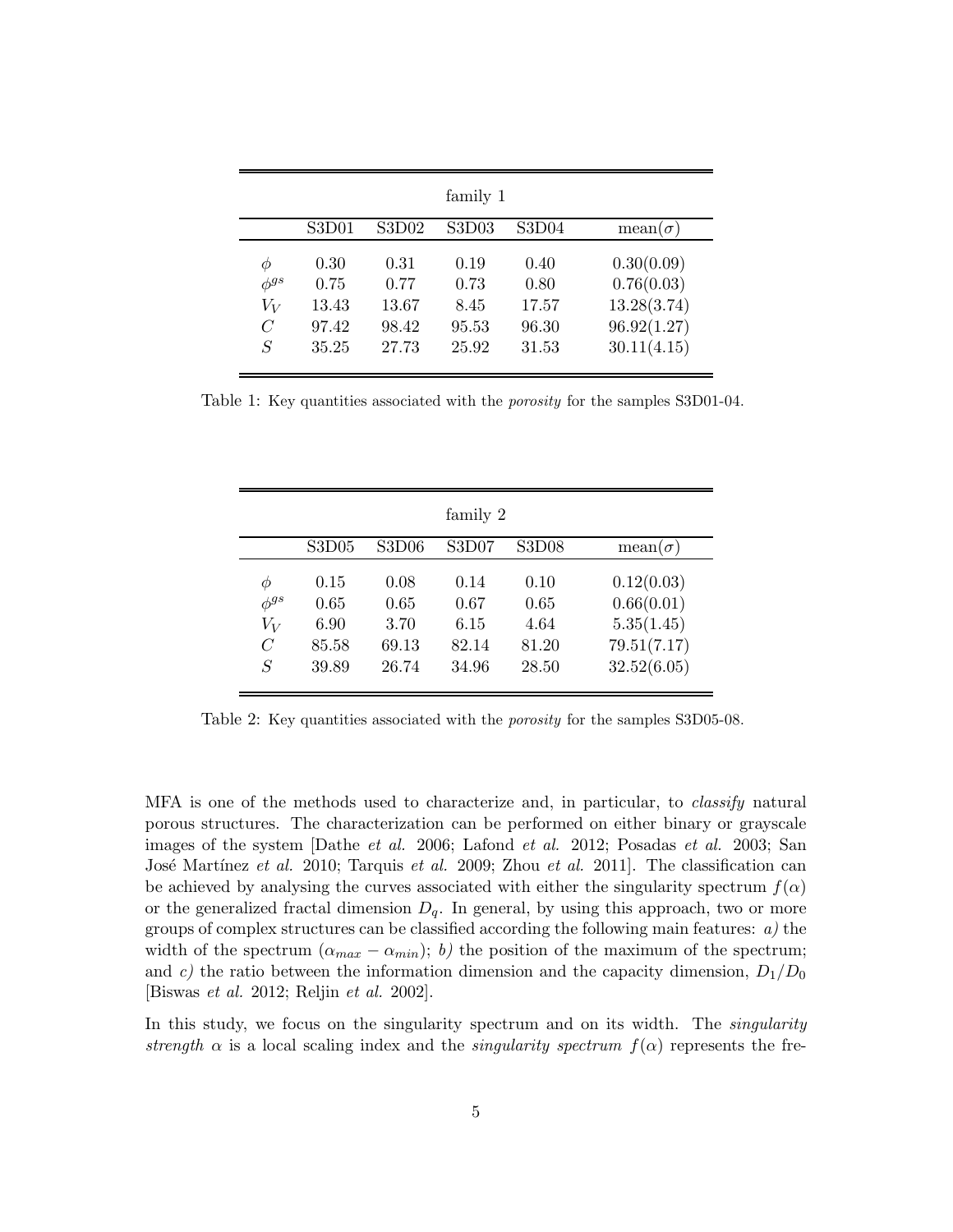quency of the occurrence of a certain value of the singularity strength – in other words,  $f(\alpha)$  captures how frequently a value of the local scaling index is found [Halsey *et al.*] 1986; G. Paladin *et al.* 1987; Theiler 1990]. Moreover,  $\alpha$  corresponds to the asymptotic behaviour of the *coarse singular exponent* (*coarse Hölder exponent*)  $\alpha = \ln \mu / \ln l$  [Evertsz *et al.* 1992]; this exponent represents the crowding or the degree of concentration of the measure: the greater this value is, the smaller is the concentration of the measure and vice versa [San José Martínez *et al.* 2010]. The *width of the spectrum* ( $\alpha_{max} - \alpha_{min}$ ) is related to the heterogeneity of the local scaling index  $\alpha$ ; in the case of porous structures, it provides information on the scaling diversity associated with the distribution of the pores. Each 3D image (image stack) represents a finite volume of linear size  $L = 128$  [pixels]. The image stacks were processed by using six values of box sizes:  $l = \{2, 4, 8, 16, 32, 64\}$ . For these complex structures, we evaluated the singularity spectrum  $\alpha(q)$  by adopting the set of 21 values of momentum orders:  $q = \{-5.0, -4.5, -4.0, \ldots, 4.0, 4.5, 5.0\}$ . Note that, for  $q > 1$ , the normalized measure  $\mu(q)$  (Eq. [3\)](#page-1-0) amplifies the more singular regions of the measure; while for q < 1, it amplifies the less singular regions [Chhabra *et al.* 1989; San José Martínez *et al.* 2010]. We also analysed the scaling behaviour for various values of q. Fig. [1](#page-9-0) and [2](#page-9-1) show the quantity  $\sum_{i=1}^{N(l)} \mu_i(q, l) \ln \mu_i(q, l)$  versus (ln l) for  $q = -3$ .

In the case of the samples S3D01-04 (Fig. [1\)](#page-9-0), most of the normalized measures  $\mu(q)$  are undefined for  $q < 0$ ; as a result, a fractal behaviour is not detectable by using this method and the singularity spectra were not evaluated. Conversely, fractality is observed in the case of the samples S3D05-08 (Fig. [2\)](#page-9-1).

In Fig. [2,](#page-9-1) a degradation of the scaling can be noted for the sample S3D07; this effect, especially for negative values of  $q$ , has been already observed by other authors [Chhabra *et al.* 1989; Dathe *et al.* 2006]. Thus, for this sample, we reduced the scaling range under analysis in order to reduce the standard error of the regression (Chhabra method) and to improve the reliability of the singularity spectrum.

The singularity spectra for the samples S3D05-08 are shown in Fig. [3.](#page-10-0) As expected, the curves  $f(\alpha)$  are convex with a single maximum at  $q = 0$  ( $\alpha = 3.01$ ) and with infinite slope at  $q = \pm \infty$  [Halsey *et al.* 1986]. The four samples have almost the same width of the spectrum  $(\alpha_{max} - \alpha_{min})$ , suggesting that there are similarities in their distributions of the pores.

Thus, the initial classification ('family 1' and '2') is confirmed by the MFA: *a)* the two groups of samples are different because fractality is observed only for the second group; *b)* the samples from family 2 are characterized by similar singularity spectra.

### 5. Conclusions

The aim of this study has been to investigate the use of the MFA as a tool for characterization of complex structures. To our knowledge this is the first MFA performed to 3D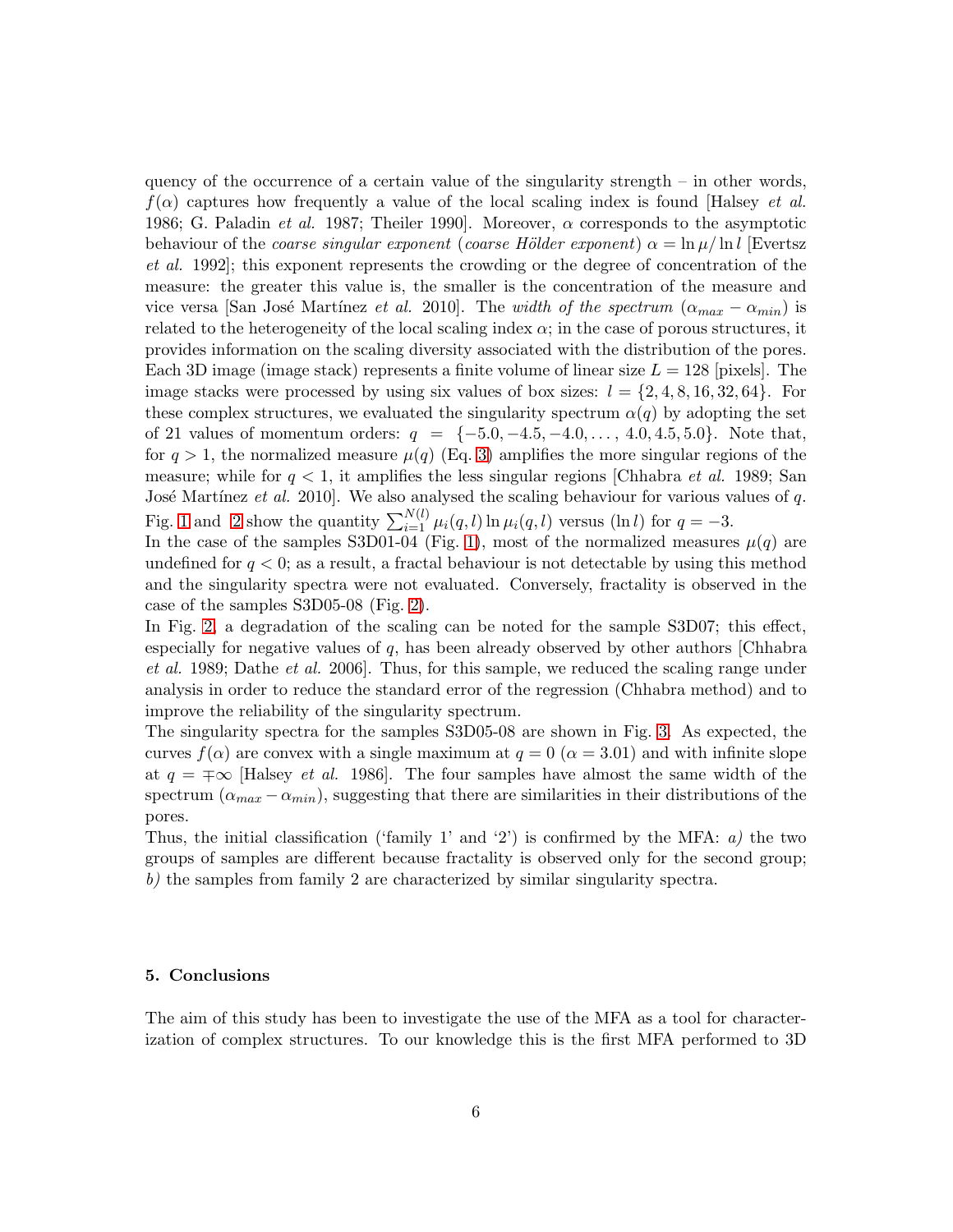porous structures, based on 3D grayscale images. In the case of grayscale images, all the studies that we are aware of have been conducted on 2D cross-sections of the samples (2D images).

Eight soil samples have been selected for CT scan imaging. Afterward, by using the MFA, they have been successfully identified and separated into two different structure families. In order to carry out the MFA of 3D grayscale images, a new software for image processing (Munari) has been developed.

Several key implications have emerged from the analysis. In general, a degradation of the scaling is expected to be observed, especially for negative values of the momentum order. If this is the case, it is recommended to carefully choose the scaling range used for the calculations. A better study of the scaling could be performed and more reliable singularity spectra could be obtained if 3D images at higher resolution are processed and analysed – however, note that this would introduce considerable challenges for the data management due to the number and size of the image files. Finally, the choice of a larger number of different types of structures to be compared would allow to further explore the potentialities of the MFA as a classification method.

### Acknowledgements

The soil samples were collected from an experimental site at the Scottish Crop Research Institute (now James Hutton Institute), Invergowrie Dundee UK. The 3D grayscale images were acquired by using the CT scanner at the SIMBIOS Centre, Abertay University, Dundee UK.

## Author Contributions

Conceived and designed the study: *LM* and *RP*. Prepared the samples: *RP*. Performed the CT scanning and image generation: *RP*. Analyzed the data: *LM* and *RP*. Designed and developed the Munari software used for the MFA: *LM*. Performed the MFA: *LM*. Wrote the paper: *LM* and *RP*.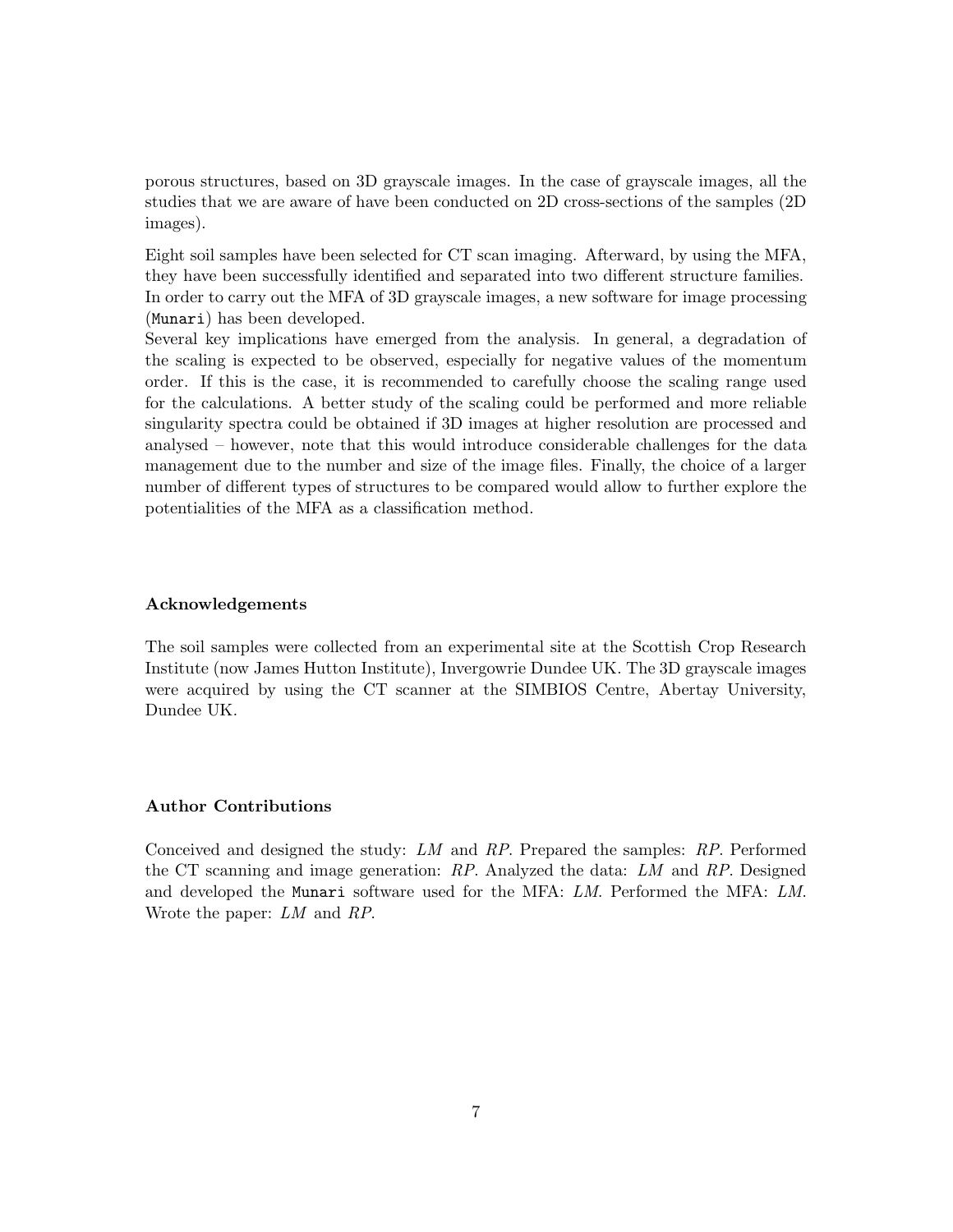## References

P. Baveye *et al.*, Introduction to fractal geometry, fragmentation processes and multifractal measures: Theory and operational aspects of their application to natural systems, in N. Senesi and K.J. Wilkinson (Ed.), *Biophysical Chemistry of Fractal Structures and Processes in Environmental Systems*, John Wiley & Sons, Chichester, 11–67 (2008)

A. Biswas *et al.*, Application of multifractal and joint multifractal analysis in soil science: A review, in S. Ouadfeul (Ed.), *Fractal analysis and chaos in Geosciences*, InTech, Rijeka, 109–138 (2012)

*BoneJ* (software), [\[http://bonej.org/\]](http://bonej.org/)

A.B. Chhabra *et al.*, Direct determination of the  $f(\alpha)$  singularity spectrum and its application to fully developed turbulence, *Phys. Rev. A* 40, 5284–5294 (1989)

*CT Pro* (software), Nikon Metrology NV, Leuven, Belgium

A. Dathe *et al.*, Multifractal analysis of the pore- and solid-phases in binary two dimensional images of natural porous structures, *Geoderma* 134, 318-326 (2006)

M. Doube *et al.*, BoneJ: Free and extensible bone image analysis in ImageJ, *Bone* 47, 1076–1079 (2010)

C.J.G. Evertsz and B.B. Mandelbrot, Multifractal measures, in H.O. Peitgen *et al.* (Ed.), *Chaos and Fractals: New Frontiers of Science*,

Springer-Verlag, New York, Appendix B, 921–953 (1992)

K.J. Falconer, *Fractal Geometry: Mathematical Foundations and Applications*, Wiley, Chichester (2003)

*Fiji* (software), [\[http://fiji.sc/\]](http://fiji.sc/)

T.C. Halsey *et al.*, Fractal measures and their singularities: The characterization of strange sets, *Phys. Rev. A* 33, 1141–1151 (1986)

K. Harris *et al.*, Effect of bulk density on the spatial organisation of the fungus Rhizoctonia solani in soil, *FEMS Microbiol Ecol.* 44(1), 45–56 (2003)

H.G.E. Hentschel and I. Procaccia, The infinite number of generalized dimensions of fractals and strange attractors, *Physica D*, 8, 435–444 (1983)

J.A. Lafond *et al.*, Multifractal properties of porosity as calculated from computed tomography (CT) images of a sandy soil, in relation to soil gas diffusion and linked soil physical properties, *Eur. J. Soil Sci.* 63, 861–873 (2012)

J. Lévy Véhel, Introduction to the multifractal analysis of images, in Y. Fisher (Ed.), *Fractal Image Encoding and Analysis*, Springer-Verlag, New York, 299-341 (1998)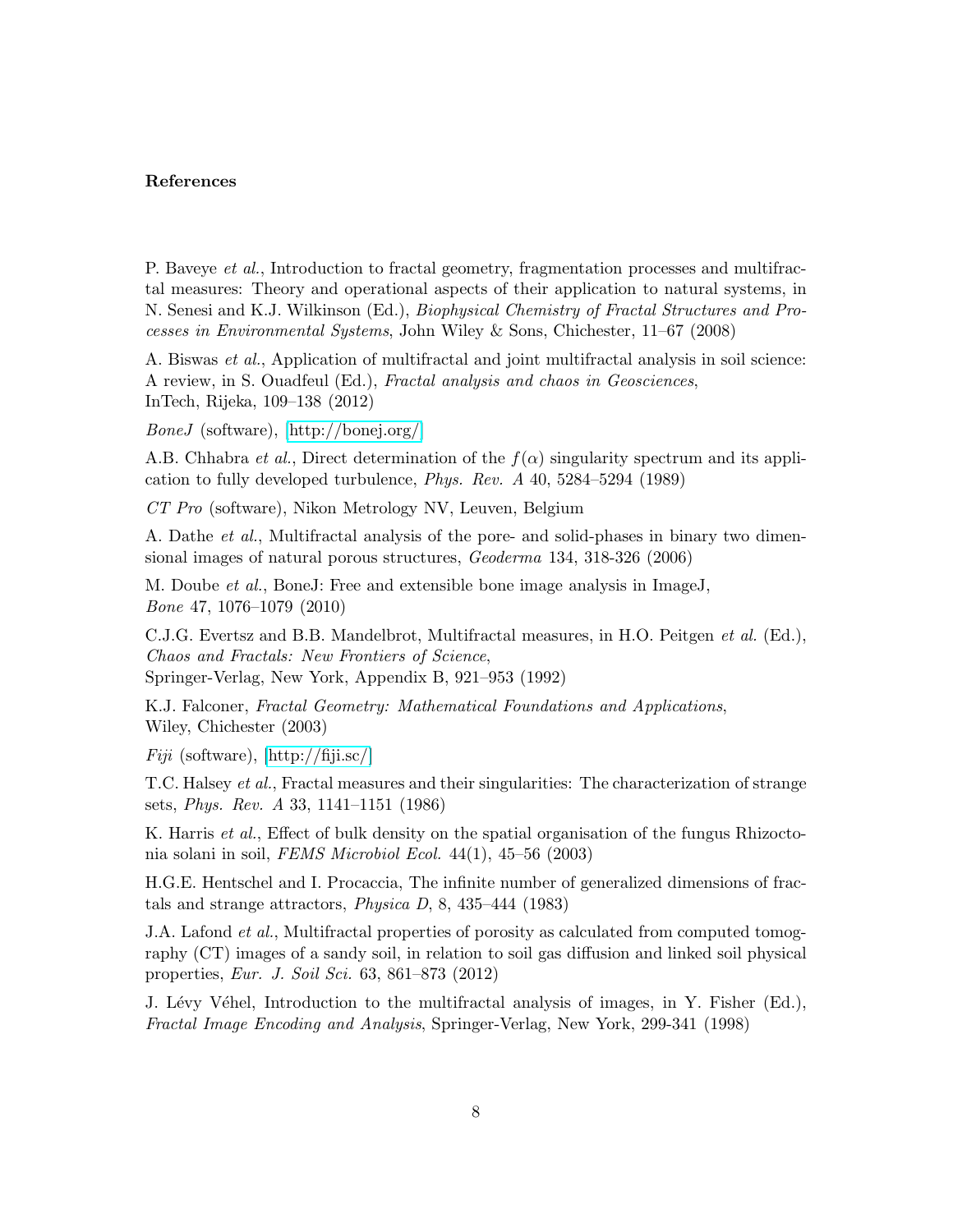S.B. Lowen and M.C. Teich, *Fractal-Based Point Processes*, Wiley-Interscience, New Jersey (2005)

L. Milazzo, *Munari*: A program for multifractal characterization of complex systems (2010)

L. Milazzo, Multifractal analysis of three-dimensional grayscale images: Estimation of generalized fractal dimension and singularity spectrum, [arXiv:1310.2719](http://arxiv.org/abs/1310.2719) [cond-mat.stat-mech] (2013)

R. Pajor *et al.*, Modelling and quantifying the effect of heterogeneity in soil physical conditions on fungal growth, *Biogeosciences*, 7, 3731–3740 (2010)

G. Paladin and A. Vulpiani, Anomalous scaling laws in multifractal objects, *Phys. Rep.*, 156(4), 147-225 (1987)

A.N.D. Posadas *et al.*, Multifractal characterization of soil oore system, *Soil Sci. Soc. Am. J.* 67, 1361–1369 (2003)

A. Rényi, On measures of information and entropy, *Proc. 4th Berkeley Sympos. Math. Statist. Probab.*, University of California Press, Berkeley, vol.1, 547–561 (1961)

I.S. Reljin and B.D. Reljin, Fractal geometry and multifractals in analyzing and processing medical data and images, *Archive of Oncology* 10(4), 283–93 (2002)

F. San José Martínez *et al.*, Multifractal analysis of discretized X-ray CT images for the characterization of soil macropore structures, *Geoderma* 156, 32–42 (2010)

A.M. Tarquis *et al.*, Pore network complexity and thresholding of 3D soil images, *Ecological Complexity* 6, 230–239 (2009)

J. Schindelin *et al.*, Fiji: An open-source platform for biological-image analysis, *Nature methods* 9(7), 676–682 (2012)

T.W. Ridler and S. Calvard, Picture thresholding using an iterative selection method, *IEEE Transactions on Systems, Man and Cybernetics* 8, 630–632 (1978)

J. Theiler, Estimating fractal dimension, *J. Opt. Soc. Am. A* 7, 1055–1073 (1990)

H. Zhou *et al.*, Multifractal analyses of grayscale and binary soil thin section images, *Fractals* 19(3), 299–309 (2011)

*VG Studio Max* (software), Volume Graphics GmbH, Heidelberg, Germany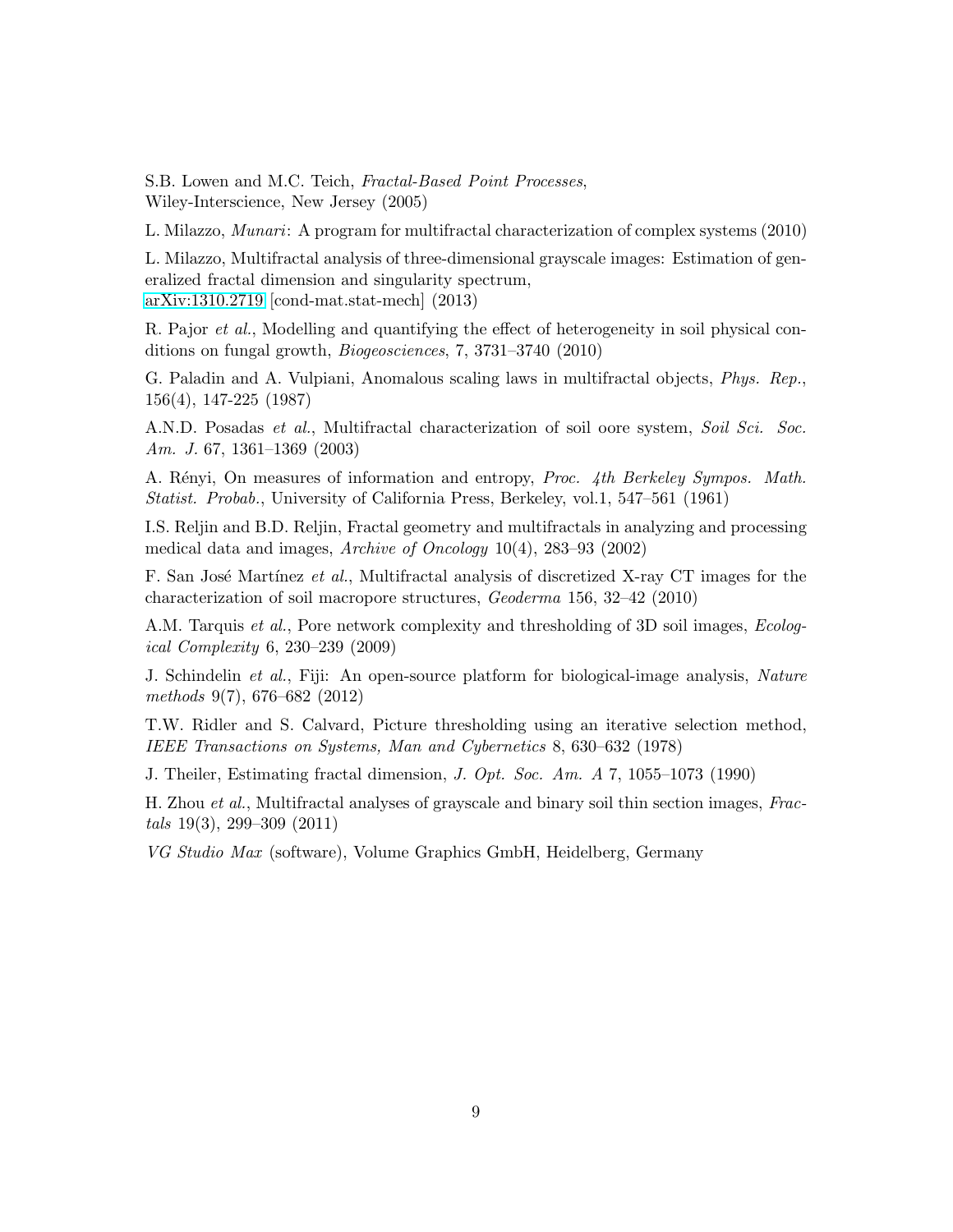

<span id="page-9-0"></span>Figure 1: Study of scaling behaviour: plots of  $\sum_{i=1}^{N(l)} \mu_i(q, l) \ln \mu_i(q, l)$  vs (ln l) for  $q = -3$ . Fractality is not detectable – no linear fitting.



<span id="page-9-1"></span>Figure 2: Study of scaling behaviour: plots of  $\sum_{i=1}^{N(l)} \mu_i(q, l) \ln \mu_i(q, l)$  vs (ln l) for  $q = -3$ . Fractality is observed – the slope of the fitting lines is  $f(q = -3)$ .